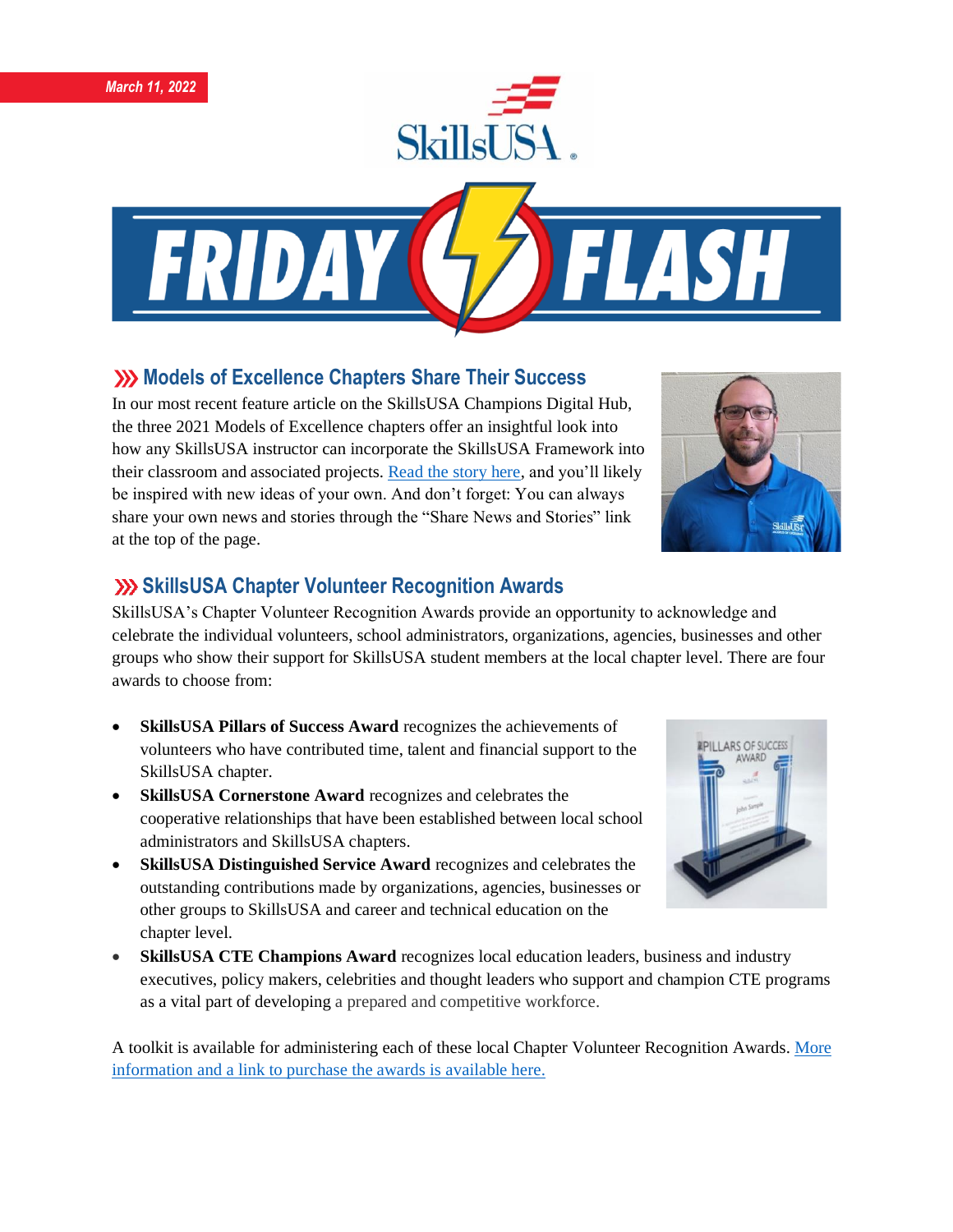## **(b)** Graduation Regalia at the SkillsUSA Store

Graduation season is around the corner. Don't miss the opportunity to show off your members' hard work and achievements in SkillsUSA. [Shop for your honor cords, tassels and stoles at the SkillsUSA Store.](https://skillsusastore.org/products?s%5Bf%5D%5Bc%5D%5B%5D=%2FGraduation+Station%2FGraduation+Regalia)

# **Press Release Template for State Leadership and Skills Conference Participants**

New on the [SkillsUSA advocacy site](https://www.congressweb.com/susa/#/) is a press release template for state conference participants and others to share competition results with local media. Parents, instructors, students or anyone can send emails through the template, which can be customized for your specific needs. For questions, email [Jane](mailto:jshort@skillsusa.org)  [Short.](mailto:jshort@skillsusa.org)

# **Final Reminder: National Conference Pin and T-shirt Design Entries Due Soon**

SkillsUSA is once again offering the 2022 National Leadership & Skills Conference (NLSC) Pin and Tshirt Design Challenge for all dues-paying student members. The winning designs will become the official T-shirt and pin design for NLSC. Entries must be received by **March 15 at 12 a.m. ET**, and the winners will be announced on March 21. [Rules and submission links can be found on the SkillsUSA](https://www.skillsusa.org/competitions/pin-design-challenge/)  [website.](https://www.skillsusa.org/competitions/pin-design-challenge/)

# **EXP Professional Development Opportunities**

Please join your fellow advisors for SkillsUSA Professional Development sessions. [See the full training](https://www.skillsusa.org/events-training/)  [calendar here.](https://www.skillsusa.org/events-training/) Completion certificates are provided for each session. [Use this Google Doc](https://docs.google.com/document/d/1d2EvwsmdelNzm-WK7pTGSokJTbWZXcFDOODai32SGzk/edit) to learn how to access your professional membership benefits online. [A PDF of the 2021-22 Professional Development](https://www.skillsusa.org/wp-content/uploads/2021/09/SkillsUSA-2021-Professional-Development-Opportunities-v9.pdf)  [Opportunities is available here.](https://www.skillsusa.org/wp-content/uploads/2021/09/SkillsUSA-2021-Professional-Development-Opportunities-v9.pdf) For questions, contact [Karolina Belen.](mailto:kbelen@skillsusa.org)

# **National Signing Day Celebrates Your Students and Programs**

On Thursday, May 5, [SkillsUSA National Signing Day](https://www.skillsusa.org/events-training/national-signing-day/) will celebrate high school seniors and college/postsecondary students who have chosen to pursue careers as professionals in the skilled trades. Local SkillsUSA chapters are encouraged to plan and host a signing day event by inviting business partners, school administrators, teachers, elected officials, SkillsUSA alumni, family and friends to honor students signing "letters of intent" for a job offer, apprenticeship or advanced technical training.



[This digital toolkit of resources](https://www.skillsusa.org/events-training/national-signing-day/) will help advisors plan their local chapter events. The toolkit includes an event logo, an invitation template, social media posts, a sample press release, thank-you notes, an event planning checklist and more. Registration for SkillsUSA National Signing Day opens March 21.

# **Facilitating Electrical Expertise on "SkillsUSA Technical Fridays"**

Join us for "SkillsUSA Technical Fridays," SkillsUSA's industry-led workshops that help teachers develop specific technical skills relevant to their career fields. On **March 25**, from 4-5 p.m. ET, the presenter is Ross Rector, a former professor of industrial carpentry and an



electricity craftsperson. Rector's session will focus on the concepts of electrical circuits, with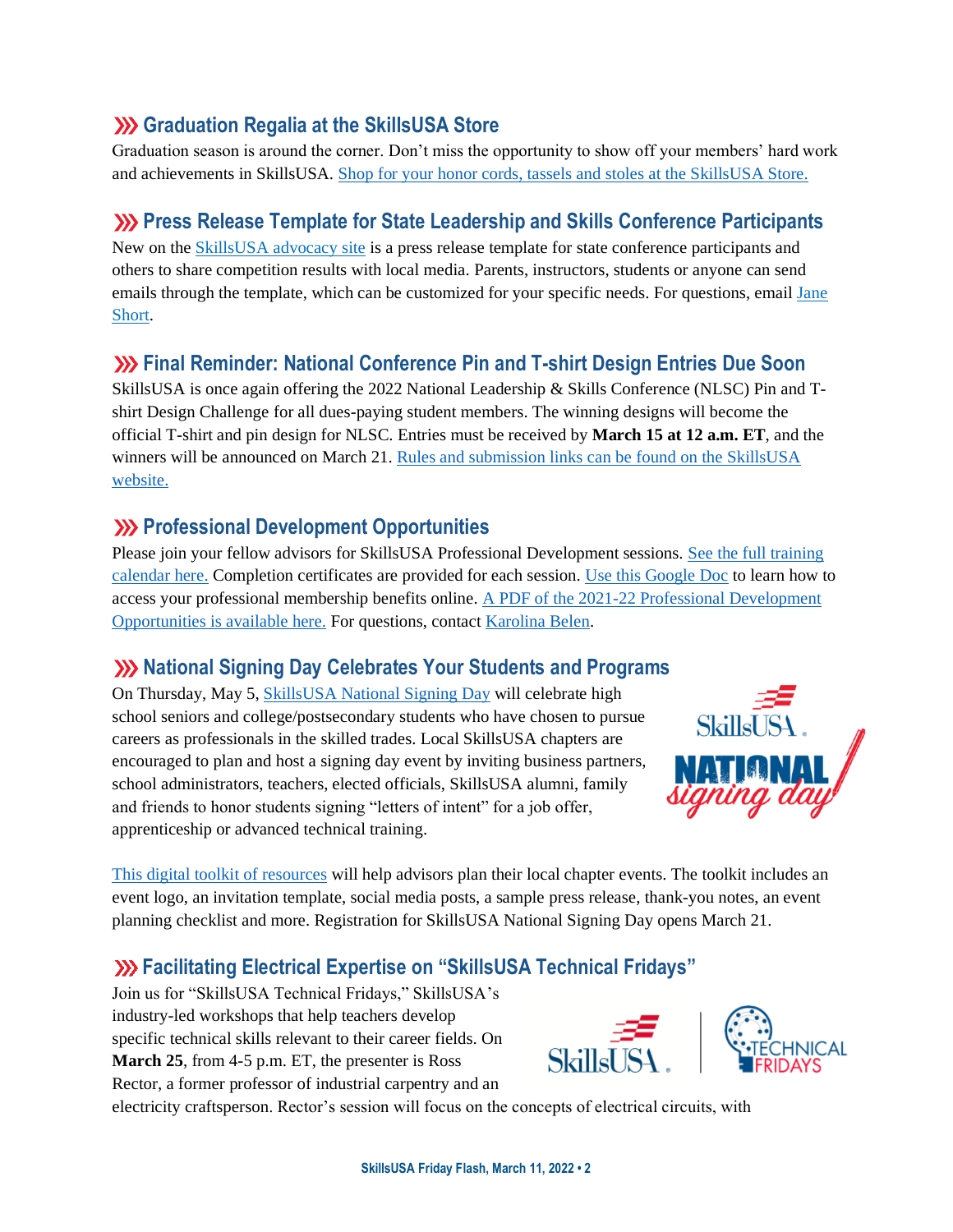demonstrations of hands-on activities for learning about circuits and circuit components, including how Ohm's law is used to analyze circuits. The cost to attend the session is \$10. [Register here.](https://skillsusa.wufoo.com/forms/love-and-logic-and-technical-fridays-registration)

## **Love and Logic Session: Preventing Power Struggles in Your Classroom**

Join us on **April 5** from 3:30-5 p.m. ET for a Love and Logic session designed to help you learn how to use choices to prevent power struggles in your classroom. The cost to attend is \$10. [Register here.](https://skillsusa.wufoo.com/forms/love-and-logic-and-technical-fridays-registration) For questions, contact [Karolina Belen.](mailto:kbelen@skillsusa.org)

## **XX** New SkillsUSA National Recognition Award

The new SkillsUSA Hall of Champions Award recognizes individuals who have dedicated themselves at the national level to helping youth develop and embody the components of the SkillsUSA Framework. Candidates may be nominated by a state SkillsUSA director, current or past SkillsUSA board member, SkillsUSA headquarters staff member, SkillsUSA chapter, stakeholder, alumni or other leaders in the organization. The nomination form must be accompanied by up to five letters of support demonstrating the nominee's impact on student development within the SkillsUSA Framework. [Complete the](https://skillsusa.wufoo.com/forms/skillsusa-hall-of-champions-award/)  [application here](https://skillsusa.wufoo.com/forms/skillsusa-hall-of-champions-award/) no later than **April 1.**

## **Engage Your Chapter in SkillsUSA's Student2Student Program**

It's not too late to engage your students in SkillsUSA's refreshed Student2Student program for the 2021-22 school year. The program connects chapters with younger students in elementary or middle school to facilitate SkillsUSA's Jump into STEM! curriculum at their school. [Visit the website](https://www.skillsusa.org/programs/student2student/) to learn more about the program and how your chapter can gain national recognition by participating. Entries are due **April 1.**

#### **Earn Presidential Recognition for Service**

At the 2022 National Leadership & Skills Conference, SkillsUSA will recognize advisors, students and registered alumni for their community service and volunteer activities through the President's Volunteer Service Award (PVSA). To qualify, members can submit a record of their service hours to SkillsUSA, which is a certifying organization. This presidential honor recognizes the valuable contributions of volunteers who are answering a national call to serve others through their current activities or lifetime efforts. [Details on qualifying hours and requirements for submission are available here.](https://www.skillsusa.org/membership-resources/awards/presidents-volunteer-service-award) Applications must be received by **April 1** for recognition at the 2022 national conference.

#### **Seeking Musical Talent to Perform at NLSC**

Do you have a musical gift to share? If so, apply for the new SkillsUSA Talent Program being launched in conjunction with SkillsUSA's National Leadership & Skills Conference. Selected applicants will showcase their musical ability during one of three high-energy arena sessions in front of more than 12,000 SkillsUSA participants from across the country. They may also perform for smaller audiences throughout the conference.

Students or advisors will be offered complimentary conference registration if their sole purpose of attendance is to participate in the SkillsUSA Talent Program. SkillsUSA Championships contestants are eligible, but performance opportunities may be limited due to scheduling conflicts. Applicants must be current paid SkillsUSA members and must submit a video file performing a song of choice that